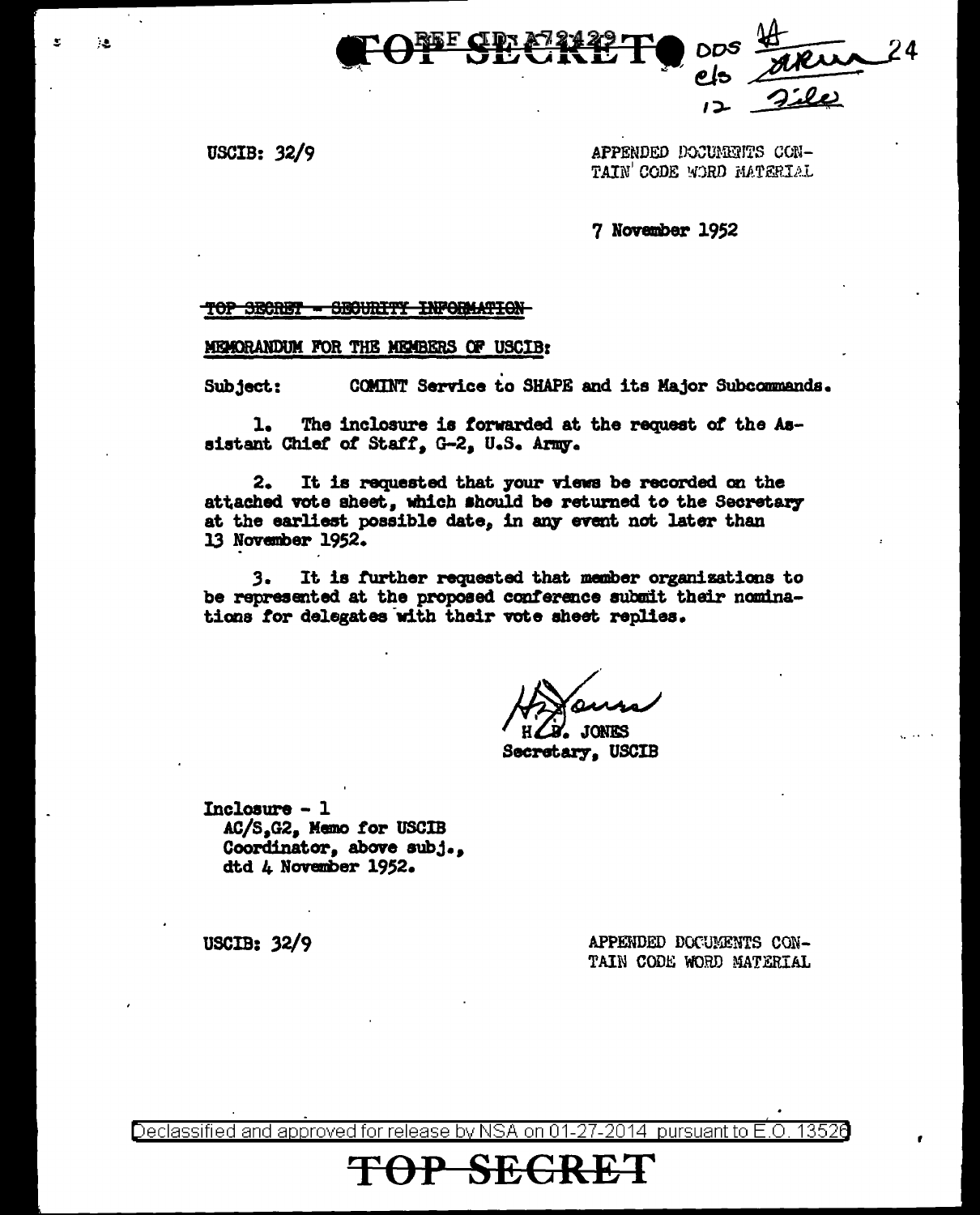DEPARTMENT OF THE ARMY OFFICE OF THE ASSISTANT CHIEF OF STAFF. G-2. INTELLIGENCE WASHINGTON 25. D.C.

ligence security regulations and authorized to

*L* November 1952

dance with com-

ion reported herein.

## MINORANDIN FOR: USCIB COORDINATOR

SUBJECT: COMENT Service to SHAPE and its Major Subcommande

1. Reference is made to: (a) USCIB  $32/6$ ; (b) USCIB  $32/7$ ; (c) UC 000438. 29 October 1952: and (d) COHQ Signal to SLO Washington, DTG 2416462/October 1952.

2. An ad hoc committee of the Services has considered the problems discussed in the references and has reached the following unanimously agreed conclusions:

a. A U.S.-U.K.-SHAPE conference to discuss the details of the arrangements for COMINT service to major SHAPS subcommands should be held in London during the first week of December 1952.

b. The U.S. delegation to this conference should be headed by a representative of G-2, Department of the Army (the executive agent for COMINT service to SHAPE), and should consist of representatives of the Departments of Navy and Air Force, and of the USCIB Coordinator.

o. The agenda and the initial U.S. position thereon for this conference should be generally as proposed in the attached inclosures.

3. It is requested that the Coordinator obtain, by vote sheet, the views of the USCIB Members to the conclusions contained in para 2 above.

> $j$ a $j$  R. C. Partridge R. C. PARTRIDGE Major General. GS  $A_{\nu}$  0. of  $S_{\nu}$ ,  $G_{\nu}$

 $\sim$  3nc/s. L. Proposed Agenda 2. Proposed US Initial Position

nelesses with WOULB 32/9 dated 7 November 1952.

ARMED FORCES SECURITY AGENCY

FORM 781-C10SC TOP SECRET CANOE 18 JUL 51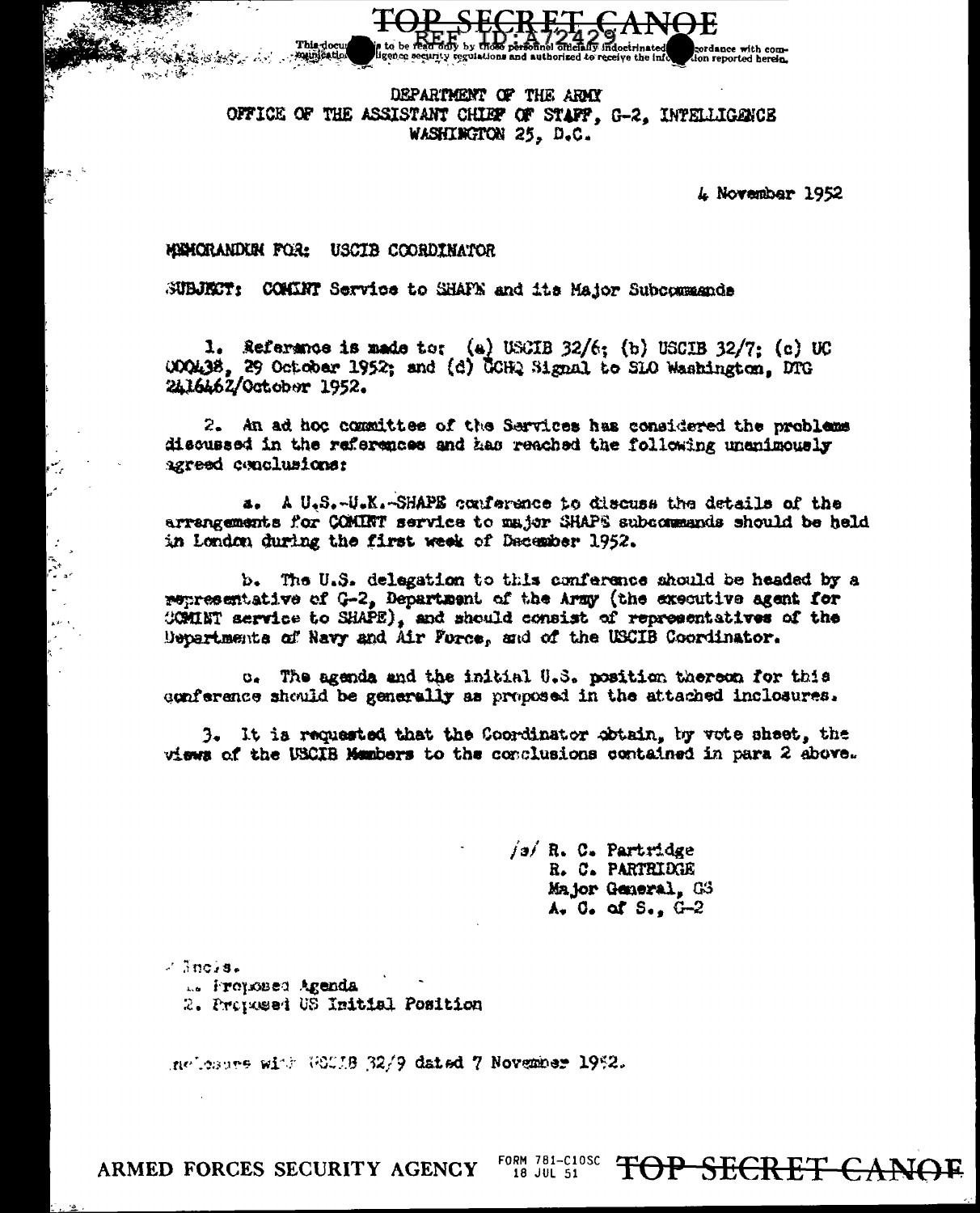Proposed Agency for

## U.S.-U.X. Commands

 $\alpha$ 

Arrangements for COMINT Dissemination

## to and within

SHAPE and its Najor Subcommands

- Item 1. Type of combined cipher machine to be employed.
- Ites 2. Levels and commands at which the combined cipher machine should be installed.
- Item 3. Dissemination Principles:
	- Rear to Front.  $\mathbf{a}$ 
		- (1) After installation of Combined Cipher System.
		- (2) Interim arrangements.

b. Front to Rear.

- (1) After installation of Combined Cipher System.
- (2) Interim arrangements.

Incl. 1

فلوان بالراا

ARMED FORCES SECURITY AGENCY

FORM 781-C10SC OP SECRET CANOR 18 JUL 51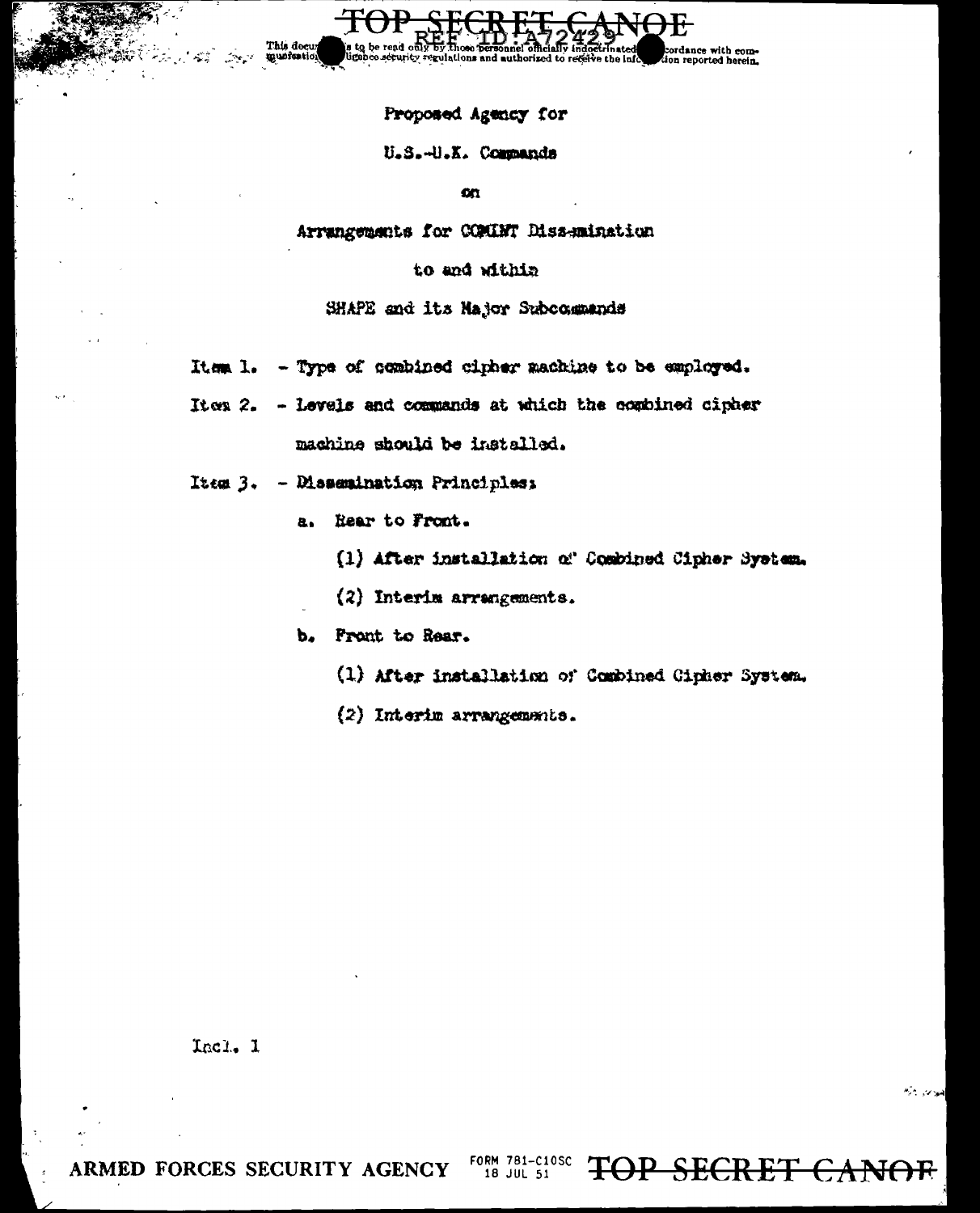

**AGENDA** 

- Iter 1 Type of Combined Cicker Manhine to be encloyed. . 1. Type selected max be sultance for installation  $11$  anall  $531$  must a.
- It et  $i = 1$  . The combined wipher macrime stould be installed at  $\{x_i\}$  $\mathbf{a}$ G-2, Meshington, S3), S162E, AFAI, AMAE, AF5E, at AT. Powces, Southerstern Runge, Pacif, an at U.S. (S) Prenkfurt, U.S. São Wiestener, SAM sur End IEG (ser pare  $3b(1)(4)$  below).

Item j - Dissemination Frinciples.

a. Rear to Pront Services.

- (1) After installation of the Gentines Winter  $\cdots$  see.
	- (a) Resr-Frant service should nomedly be to below only. SHAPE skexfid sesues responsibility of r collation and dismediation to the mass sucommends. Provision sacked to made is addtion for cirect dissumination to major and conser-ds of cytiles), hiers directly prodinet to their command responsibilities, will intermation copies sent to MMA in all ceres.
	- (b) The necessity for SIG should be re-emirinal in thes of the procedures proposed above. Where dissemination to SHAPE from Wisdington and London would provide SAPS with most timely -COMINT and an exchange of information to  $\sim$

 $In<sub>0</sub>$  2

 $\sim$   $\sim$ 

COPY #

OP SECRET

ARMED FORCES SECURITY AGENCY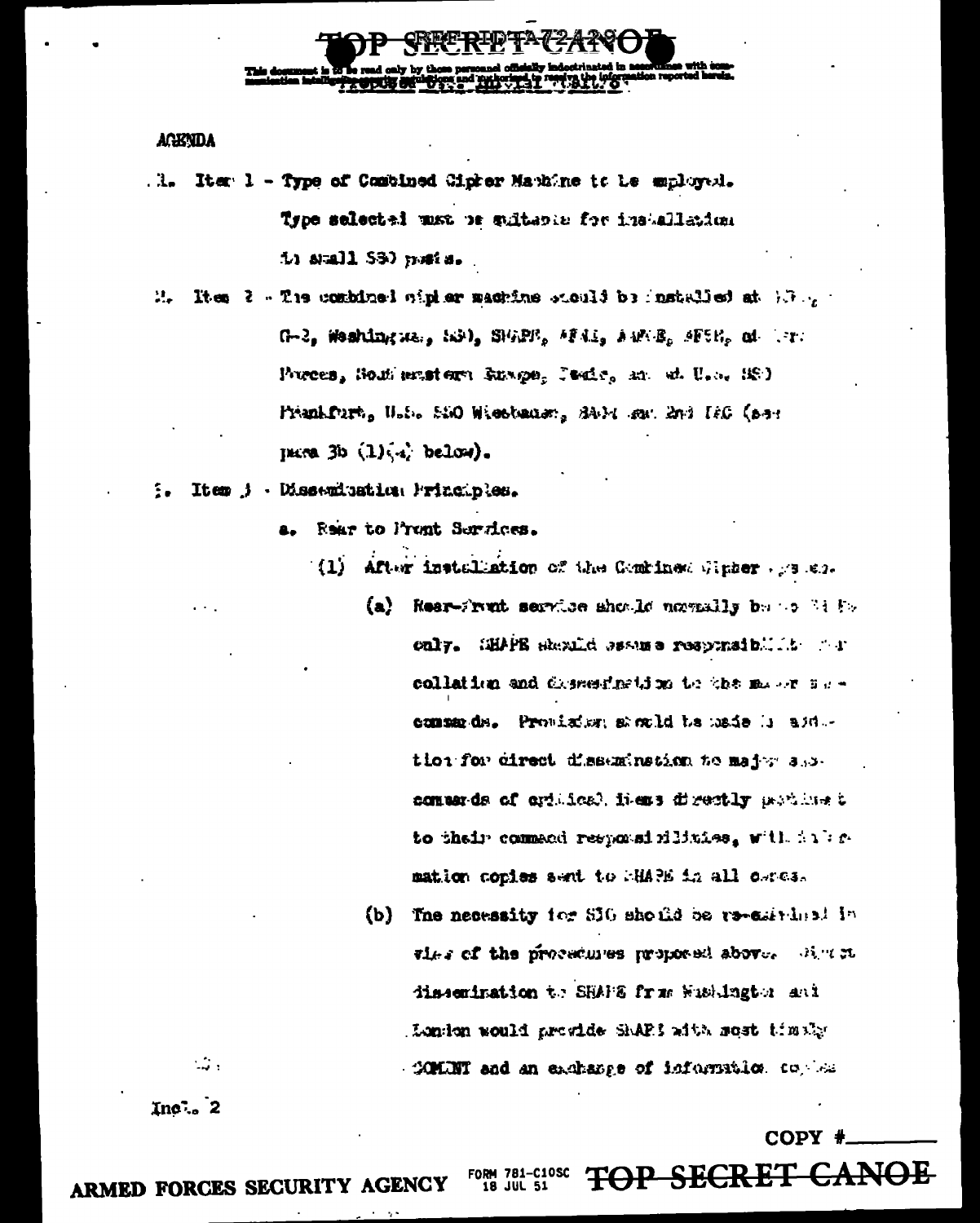This document is to be read only by those personnel officially indoctrinated in accordance with com-<br>munication intelligence security regulations and authorized to receive the information reported herein.<br>Of WAShington and

**CREF-H-D-1A-42-429** 

would insure that both parties are kept aware of what SHAPE receives.

- (2) Interim Arrangements Pending Adoption of the Combined Cipher System. Interim arrangements should follow the same procedures as those outlined in  $3a(1)$  above except that:
	- (a) London originated COMINT will be disseminated to AFNE from GCHQ and to other commands through SUSLO and SSO London.
	- (b) Washington originated COMINT for, and SHAPE communications with, AFNE will be handled via

 $\mathbf{b}$ 

 $\mathbf{b}_{\bullet}$ Front to Rear Services.

(1) After installation of the Combined Cipher System.

SSO London, SUSLO and GCHQ.

- (a) Front to Rear COMINT dissemination should be simultaneous to SHAPE and appropriate major subcommands. This will require installation of the combined cipher system at U.S. SSO Frankfurt, U.S. SSO Wiesbaden. BAOR and 2nd TAC to handle the COMINT produced by ASAE. AFSS. 1st Wireless Regiment and Uetersen.
- (b) SHAPE would assume responsibility for collation and further dissemination as required.
- (2) Interim arrangements pending installation of Combined Cipher System. Communications arrangements to effect interim implementation of  $3b(1)$  above are as follows:  $COPY$   $#$

FORM 781-C10SC<br>18 JUL 51 TOP SECRET CANOE ARMED FORCES SECURITY AGENCY